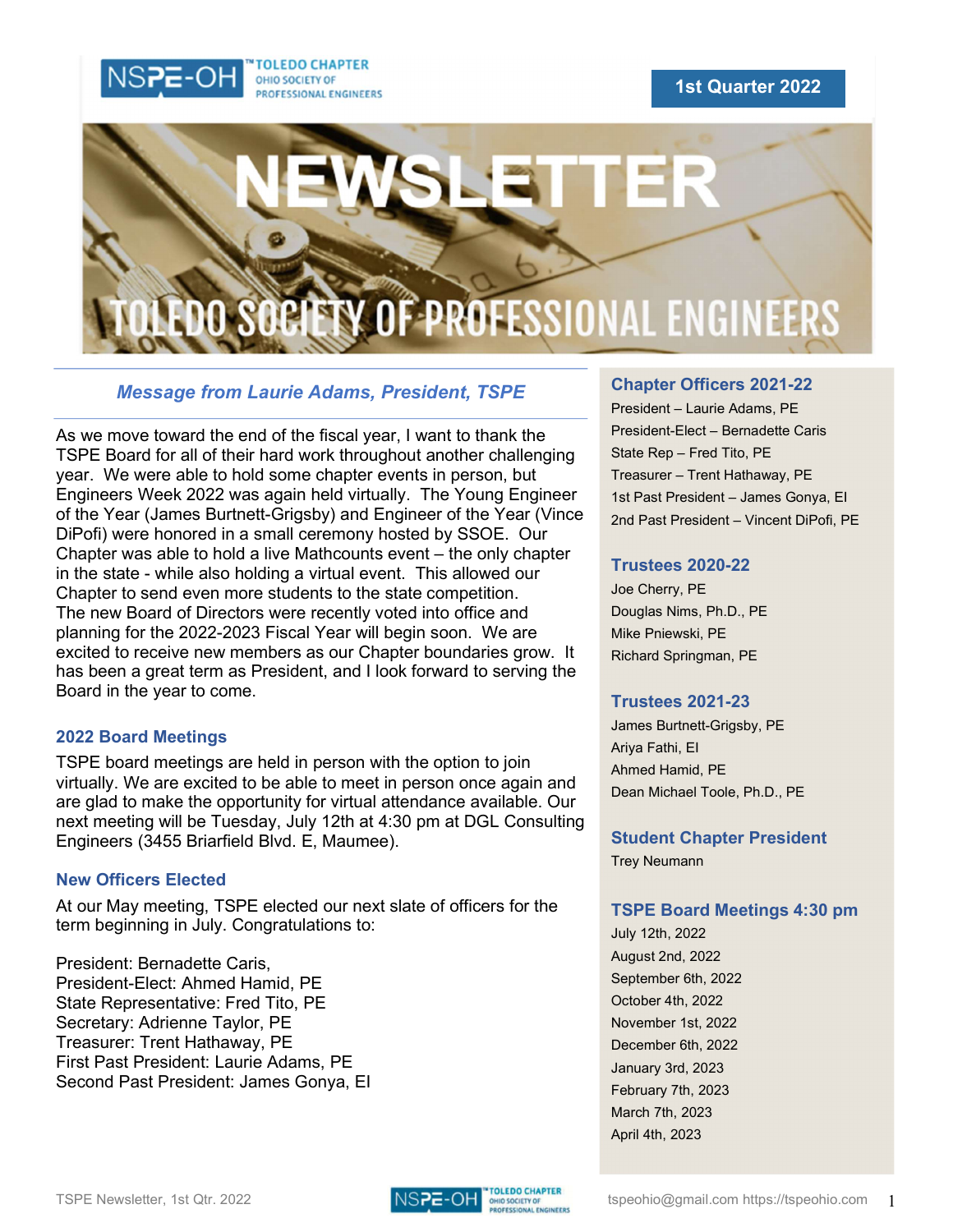New Trustees were also elected for a term from 2022-2024:

Joe Cherry, PE Douglas Nims, Ph.D., PE Mike Pniewski, PE Richard Springman, PE

Travis Rhodes was also appointed to a one-year term to fill the vacancy left by Ahmed Hamid's election as President-Elect. This year's nominating chair was First Past President James Gonya.



# 2022 Engineers Week

Every day, engineers create new possibilities in the world through their work. This year's Engineers Week theme, "Reimagining the Possible," recognizes the role of engineers across the nation and our E-Week activities celebrated our local efforts.

Though our signature luncheon was held virtually again, it was no less celebratory. First Past President James Gonya hosted the event, which began a message from Adam Hoff, Past President Toledo Section of the American Society of Civil Engineers. The event continued with a presentation of scholarships to three local students pursuing engineering degrees:

- Joshua Hamlin, a third-year student in Computer Science and Engineering at the University of Toledo.
- Lauren Bachman, a senior at the University of Toledo majoring in Chemical Engineering with a minor in Business.
- Brooke Sternberg, an undergraduate senior in Electrical Engineering at the University of Toledo.

A video from the presentation of the Engineer of the Year and Young Engineer of the Year awards was shared. Toledo Mayor Wade Kapszukiewicz gave remarks and proclamations from various dignitaries, including the mayor, Ohio Governor Mike DeWine, local state representatives, and Senator Sherrod Brown were read.

TSPE President Laurie Adams presented the Young Engineer of the Year award to James Burnett-Grigsby, PE, a chemical process engineer at SSOE. Burtnett-Grigsby graduated with a Bachelor of Science in Chemical Engineering and a minor in Chemistry in 2011 and earned his PE in 2016. He is a TSPE trustee, serves on the Engineers Week Committee, volunteers with MATHCOUNTS and at mock interviews, and is a member of the National Society of Professional Engineers.

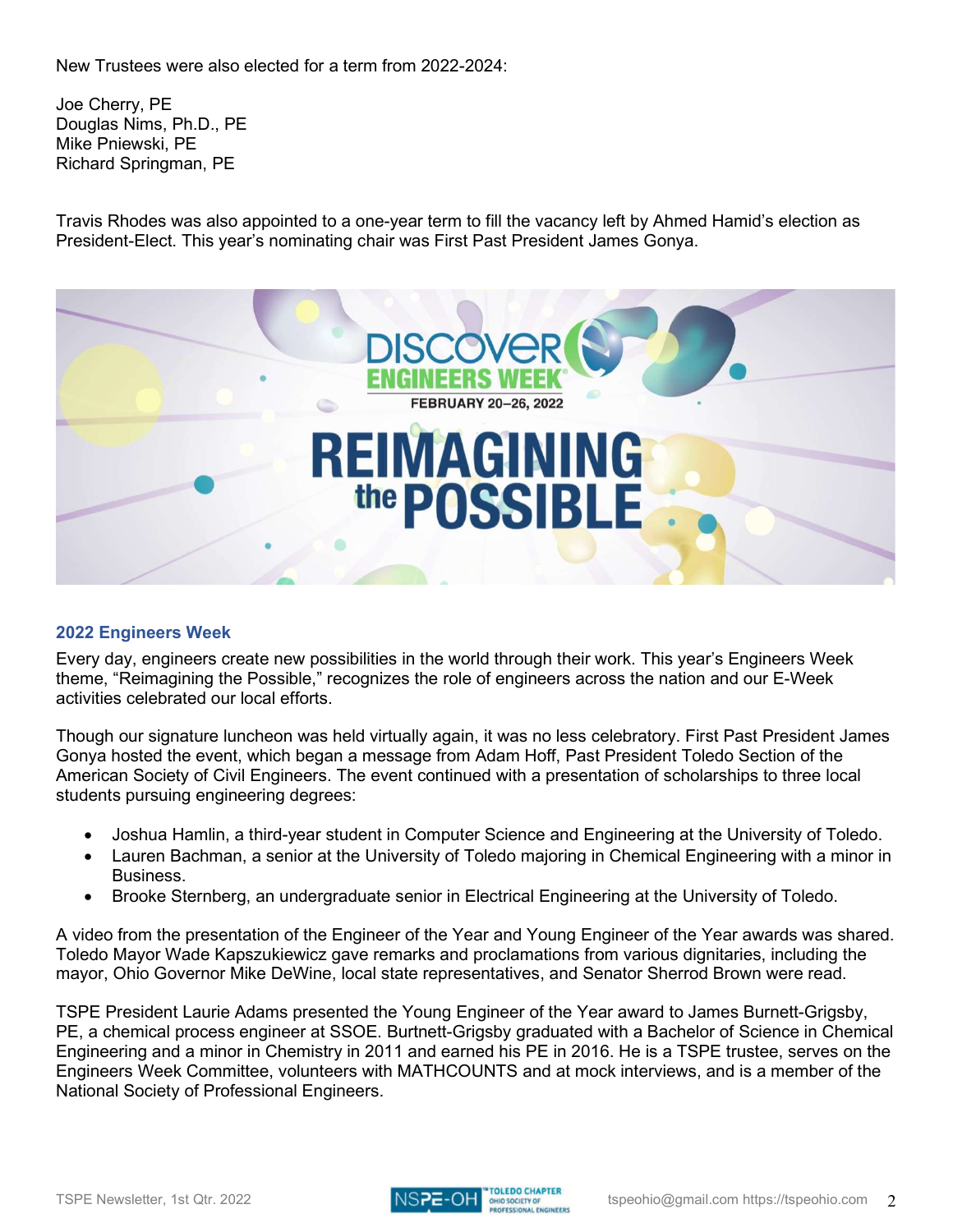Selection Committee Chair Tom Uhler presented the Engineer of the Year award to Vince DiPofi, PE, the CEO of SSOE. DiPofi is a highly involved member of TSPE, who has served in various board positions through the years and currently serves as Second Past President. He sits on the boards of the United Way of Greater Toledo and the American Heart Association of Northwest Ohio, and serves as Director of ConnecToledo, the nonprofit downtown Toledo development corporation. He has over 40 years of professional experience and holds a PE in both Ohio and Michigan. In 1991, he won the Young Engineer of the Year award.



DiPofi (left) and Burnett-Grigsby

An inspiring video presentation followed from Dr. Marla Pérez-Davis, Director of NASA's John H. Glenn Research Center in Cleveland. Dr. Pérez-Davis earned her Master's Degree from the University of Toledo and her Doctorate in Chemical Engineering from Case Western Reserve. She spoke about the ways in which NASA reimagines the possible every day to drive research, advance aviation, improve life on Earth, and expand human knowledge. She also spoke about NASA's Artemis program, which will land the first woman and the first person of color on the moon as a stepping stone to future manned missions to Mars and the Glenn Center's specific contributions to aerospace innovation and critical position in the state and national aerospace economy. A recording of the full luncheon is available on the TSPE website.

It is important to take time to reflect on the work we do as engineers, creating new possibilities and changing how we live. We recognize the challenges our fellow engineers face in our work and honor the ways we create solutions—from natural disaster cleanup to information systems, efficient energy production to clean water, and transit infrastructure to food production. Thank you, TSPE members, for your work both during Engineers Week and all year round!



### 2022 Mathcounts

The Toledo Chapter's Mathcounts competition was held virtually on February 17th. Mathletes from all over the area participated, and the results are in for the individual and team competition. Congratulations to our local winners who advanced to the state competition on March 31st!

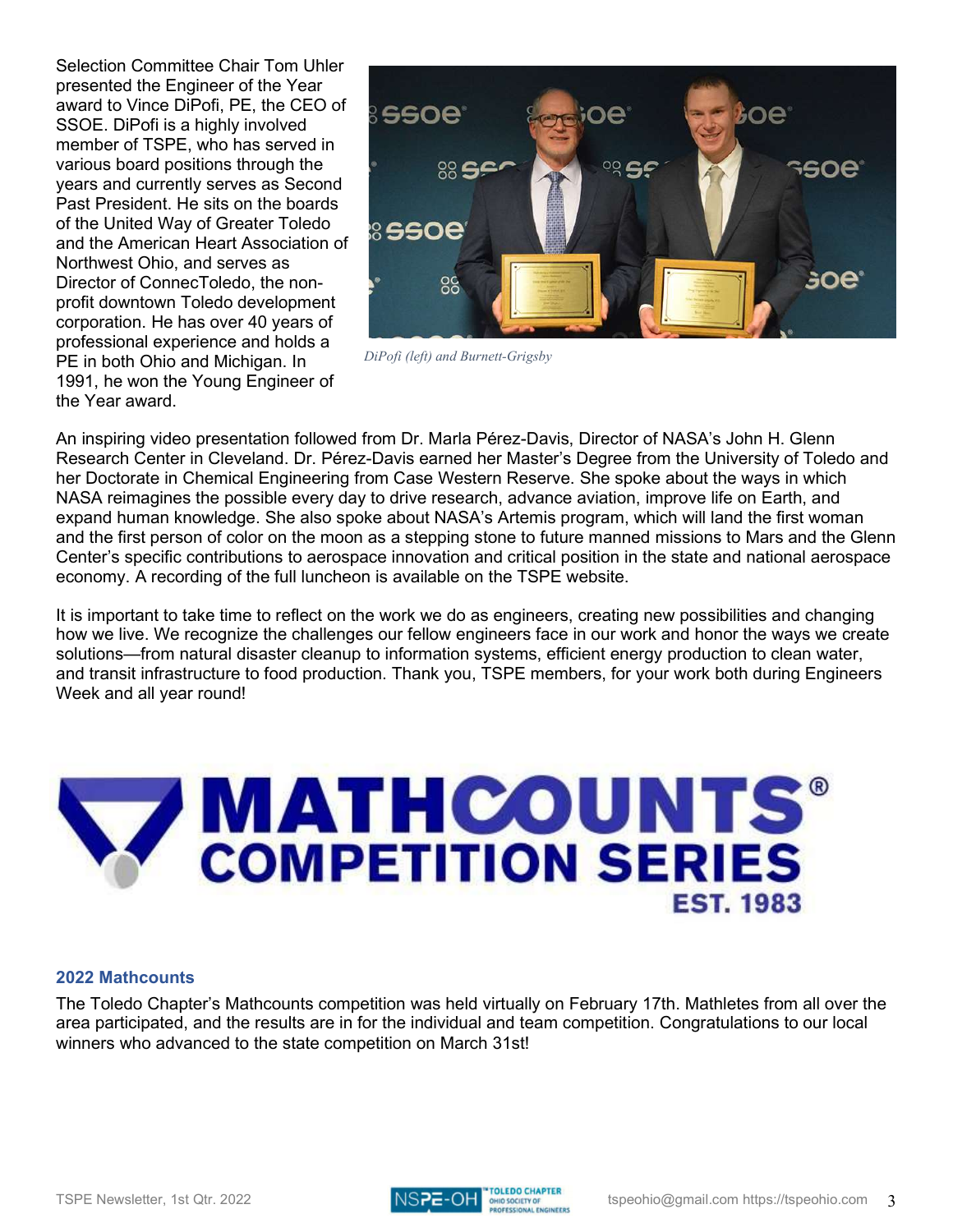|                | Competition          | Qualifier             | School                              | Coach                   |
|----------------|----------------------|-----------------------|-------------------------------------|-------------------------|
| 1              | Virtual              | Simon K Deng          | Perrysburg JHS                      | Cassandra<br>Hemmelgarn |
| $\overline{2}$ | Virtual              | Daniel Lee            | Arbor Hills JHS                     | Julie Young             |
| 3              | Virtual              | Henry Shao            | <b>Timberstone JHS</b>              | <b>Gail Brenner</b>     |
| 4              | Virtual              | Rohan A<br>Padhye     | Ottawa Hills JHS                    | Diane Drabek            |
| 5              | Bonus Team           | Allan Zhang           | <b>Maumee Valley Country</b><br>Day | Julie Shuman            |
| 6              | <b>Bonus Team</b>    | Robbie Zhang          | <b>Maumee Valley Country</b><br>Day | Julie Shuman            |
| 7              | Bonus Team           | Jacob Howard          | <b>Maumee Valley Country</b><br>Day | Julie Shuman            |
| 8              | <b>Bonus Team</b>    | Anthony Tam           | <b>Maumee Valley Country</b><br>Day | Julie Shuman            |
|                | <b>Bonus Team</b>    | Henry Shao*           | <b>Timberstone JHS</b>              | <b>Gail Brenner</b>     |
| 9              | Bonus Team           | Daniel Yun            | Timberstone JHS                     | <b>Gail Brenner</b>     |
| 10             | Bonus Team           | Jacob Knect           | Timberstone JHS                     | <b>Gail Brenner</b>     |
| 11             | Bonus Team           | Catherine<br>Zheng    | Timberstone JHS                     | <b>Gail Brenner</b>     |
| 12             | Bonus Not on<br>Team | Pranathi<br>Gundabolu | <b>Ottawa Hills Elementary</b>      | Jennifer Griffin        |

### News from Campus

#### Richard Springman, P.E.

It has been my pleasure to continue to serve as the advisor to the University of Toledo Society of Professional Engineers and to act as the liaison between the students and their TSPE parent chapter.

The past two years have presented a unique challenge to student organizations as campus Covid safety precautions have prevented in-person meetings of students. With the relaxation of those precautions for the current academic year, the students have made a concerted effort to resume more normal activities. Their first step was to elect officers for the current year:

President: Trey Neumann (EET) Vice President: Kobe Stillberger (EET) Secretary: Mitchell Adams (CSET) Trustees: Wyatt Craig (EET) Gavyn Richardson (CSET) Garrett Whitlock (EET)



After establishing a biweekly meeting time, the group began to explore presentation topics and activities for the academic year. The first of those was a meeting with Laurie Adams, P.E., TSPE President and Managing Principle, DGL Consulting Engineers. That was followed by two topics that were presented by Trey Neumann, one on networking and the second on micro-robotics on April 18.

On April 8, the College of Engineering hosted an Honors Convocation and Order of the Engineer ceremony. All graduating seniors for the spring and summer semesters were invited to participate in the Order of the Engineer. I conducted the induction ceremony in which approximately 150 students received their engineer's rings. I was assisted by UTSPE President Trey Neumann and members Kobe Stillberger and Mitchell Adams.